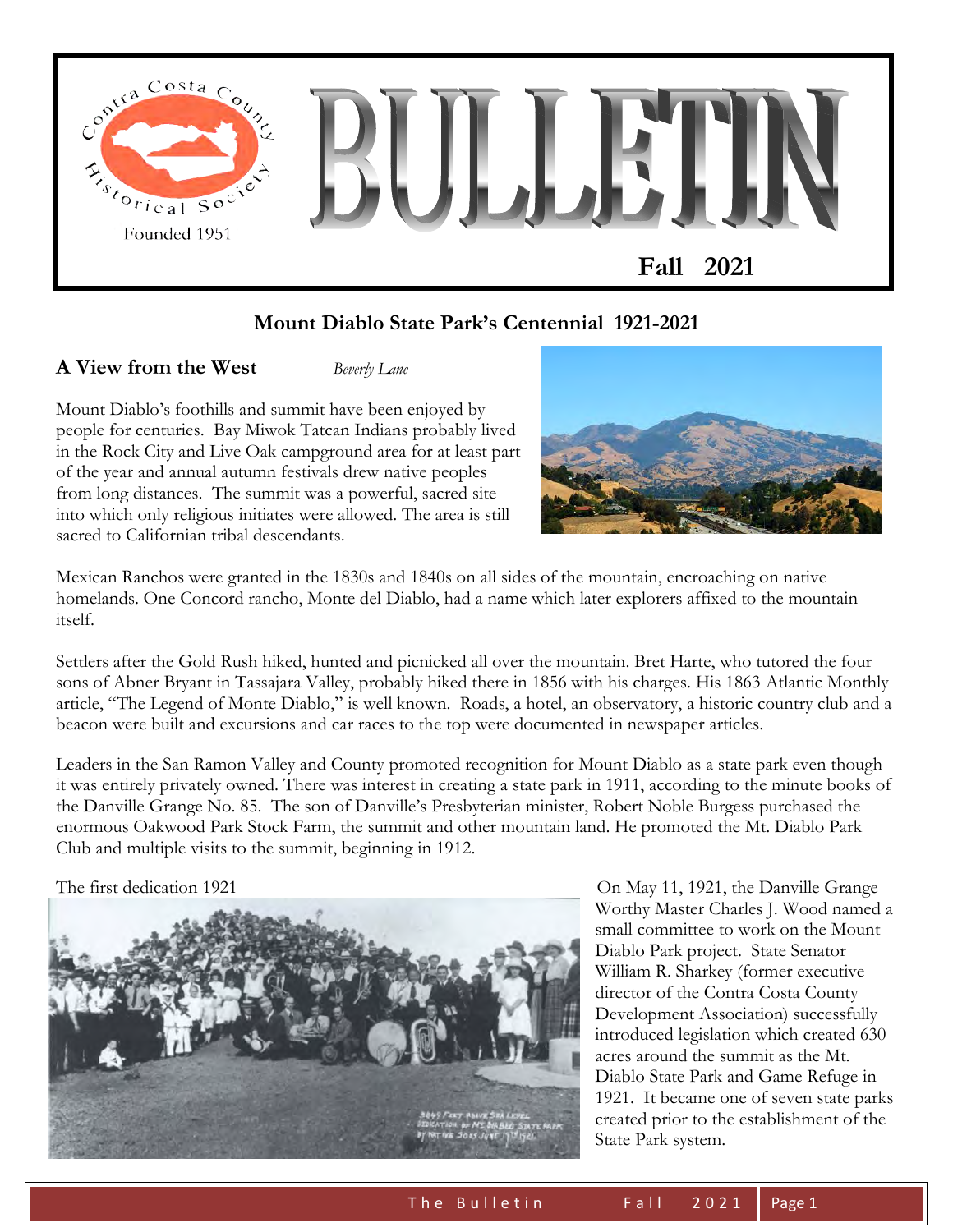An estimated 500-1000 people celebrated the creation of the State Park during a June 19, 1921 dedication sponsored by the Mt. Diablo Parlor of Native Sons of Martinez (see photo prior page). There were speeches and music at the Diablo County Club at 11:00 am and a basket lunch with refreshments provided by the Danville Grange. Next came a climb to the top and a 3:00 pm dedication at the summit. The weather was ideal and this picture shows the members of the Martinez Band and a large crowd at the event.

Visitors still had to pay a toll to private landowners to get to the summit. During the twenties the Mt. Diablo State Park Commission, the Grange, a group called the Mt. Diablo State Park League and many others promoted enlarging the Park and removing the tolls. The State Park system was established in 1927 and a State Park Commission replaced various local Commissions.

According to his diary, young George Wood of the Wood Ranch in Sycamore Valley worked on this project in several ways. On March 19, 1928, he wrote*:* 

*Got up early and left for S. F. Had Mr. Johnson and Mrs. Clark sign letters to State Board of Park Commissioners asking for enlargement of Mt. Diablo State*  Park. Took the letters to Hotel Witcomb where meeting was held by the Com. to *hear proposals from all over Cal. A great many were submitted, and meeting lasted till 5 p.m. I presented the Mt. Diablo program for S.R.V. Chamber of Com. Many people there. Returned home this eve.* 



Gazette by Harrlet E.

He was involved in surveying potential sites for the Park, preparing maps, getting signatures and organizing Sierra Club hikes on the mountain. Hazel and Ed Weister frequently attended the same meetings. She was active in the Danville Women's Club which supported an expanded Park.

A second dedication 1931

Finally, success was achieved and commemorated in 1931. A huge celebration was planned for April 26 which included a parade beginning in Martinez.

#### Wood wrote:

*Maevis & I were guests of honor at Mt. Diablo Park Dedication. We were transported in the Parade from Martinez to Diablo Country Club, and were to have gone to Rock City where a program was arranged. Heavy rain forced abandonment of that part, so parade broke up at the Country Club. We were among the guests at dinner there in the evening given by Contra Costans Associated – Ralph Wight, Chairman, Mr. W. E. Colby Speaker. Gov. Rolph was present for the parade.* 

From 630 acres in 1921, to 1400 acres in 1931, the State Park has grown to 20,000 acres today. It is the linchpin for regional, city and water district parks and preserves totaling 120,000 acres. This iconic mountain became a park because of the vision and hard work of people throughout Contra Costa County and beyond. We'll celebrate the 1921 park establishment this year and, in 2031, plan for another commemoration.

Major Sources: Seth Adams, History of Mount Diablo (a chronology from Save Mt. Diablo); Contra Costa Gazette June 24, 25, 1921; Danville Grange Minutes, 1911, 1921; Edna Purcell, History of Contra Costa County; George Wood, Diaries, 1927-1931.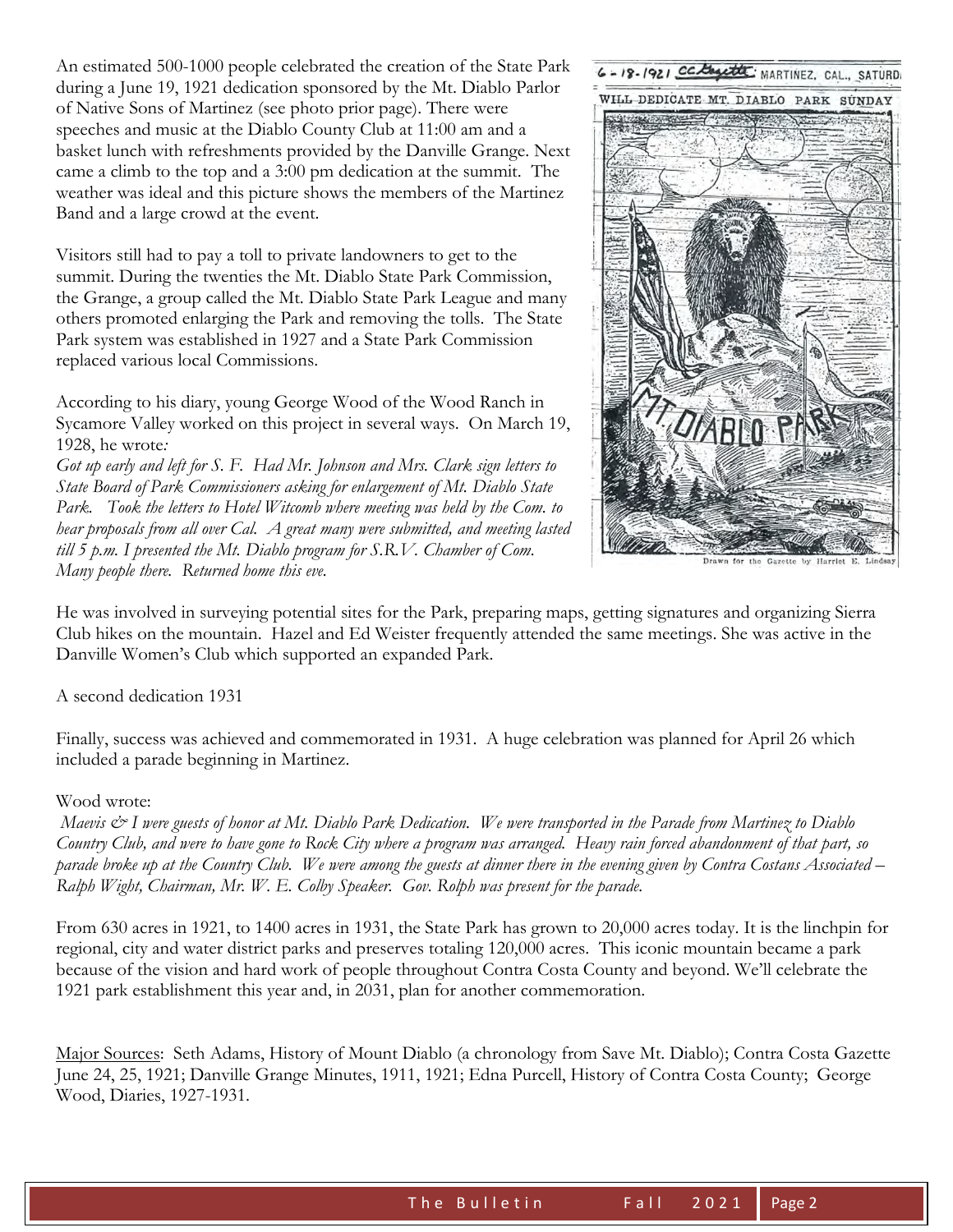**Editor's Corner:** Three Years in California, 1846- 1849, Rev. Walter Colton



I love to read original sources, particularly involving California history. One of the most engaging and informative works is the journal kept by the Rev. Walter Colton, who was appointed Alcalde of

Monterey at the beginning of the Mexican-American War in 1846. For three years, this Yale-educated protestant minister watched and reported on the momentous changes occurring in California. His keen observations, written in a witty and poetic style, are a joy to read, and provide valuable insights into the California lifestyle which was just then receding into history. The war, followed by the Gold Rush, quickly followed by statehood, spelled the end of the romantic era of the Californios, and it was the Rev. Colton who viewed it all. But the Reverend says it best:

*California will be no more what she has been: the events of a few years have carried her through the progressive changes of a century. She has sprung at once from the shackles of colonial servitude to all the advantages and dignities of a sovereign state.* 

As Alcalde of Monterey, Colton combined the powers of a judge, mayor, and chief of police. His jurisdiction covered over 300 miles and his decisions could not be appealed. This almost unlimited power disturbed him, but his fairness, kindness, and wisdom kept his power in check. As he said: "*Better to err a furlong with mercy than a fathom with cruelty. Unmerited punishment never yet reformed its subject; to suppose it, is a libel on the human soul."* 

On July 28, 1846, Commodore Stockton of the Pacific Fleet, informed the reverend (he was a naval chaplain) that he was appointed Alcalde of Monterey. This was totally unexpected: "*I had dreamed in the course of my life . . . of the thousand things I might become, but it never entered my visions that I should succeed to the dignity of a Spanish alcalde."* The journal that he kept has lifted him from a minor historical footnote to a well-known chronicler of one of the most important periods in California history. It is my intention to include in each newsletter some of the alcalde's observations, space permitting. With that said, let's begin with some comments on the commencement of the war with Mexico, and the reaction of the Californio:

*The event was wholly unexpected by the Californians, and struck the public heart with the deepest surprise . . . The people were more astounded than indignant, and quite as intent over problems of preservation as measures of resistance.* 

 *At a meeting held in Monterey . . . the question of throwing the territory under the protection of England . . . was excitingly discussed. But this proposition received its quietus under the successful raillery of Don Raphael, of Monterey. 'Our object' said the witty counselor, 'is to preserve our country; but she is gone, -- California is lost to us: and this proposal to invoke the protection of England, is only to seek another* **owner.** *The redress is worthy of the market-woman: a dog had robbed her hamper of a leg of mutton, and she sent another dog more powerful after him to get it away; when asked what good that would do her, she replied, it would be some satisfaction to see the*  **first** *dog deprived of the stolen leg. And so it is with us; the mutton is gone, and a choice of the dog only remains: others may prefer the bull-dog, but I prefer the regular hound; he has outstripped the other in the chase, and so let him have the game.* 

The coming of the war with Mexico caused varied reactions to the inhabitants, including outright rebellion against the American soldiers and sailors, but some admirable qualities were revealed:

*Though a quasi war exists, all the amenities and courtesies of life are preserved; your person, life, and liberty, are as sacred at the hearth of the Californian as they would be at your own fireside. He will never betray you; the rights of hospitality, in his generous judgment, require him to peril his own life in defence of yours. He may fight you on the field, but in his family, you may dance with his daughters, and he himself will wake the waltzing string.* 

#### Speaking of waltzing, and the Californian's love of music and the fandango, Colton has this to say:

*Nearly all the houses in Monterey are of one story, with a corridor. The walls are built of adobes, or sun-baked brick, with tiled roofs. The centre is occupied by a large hall, to which the dining-room and sleeping apartments seem mere appurtenances. Every thing is in subordination to the hall, and this is designed and used for dancing. It has a wood floor, and springs nightly to the step of those who are often greeted in the whirl of their amusements by the risen sun. The dance and a dashing horse are the two objects which overpower all others in interest with the Californians. (to be continued)*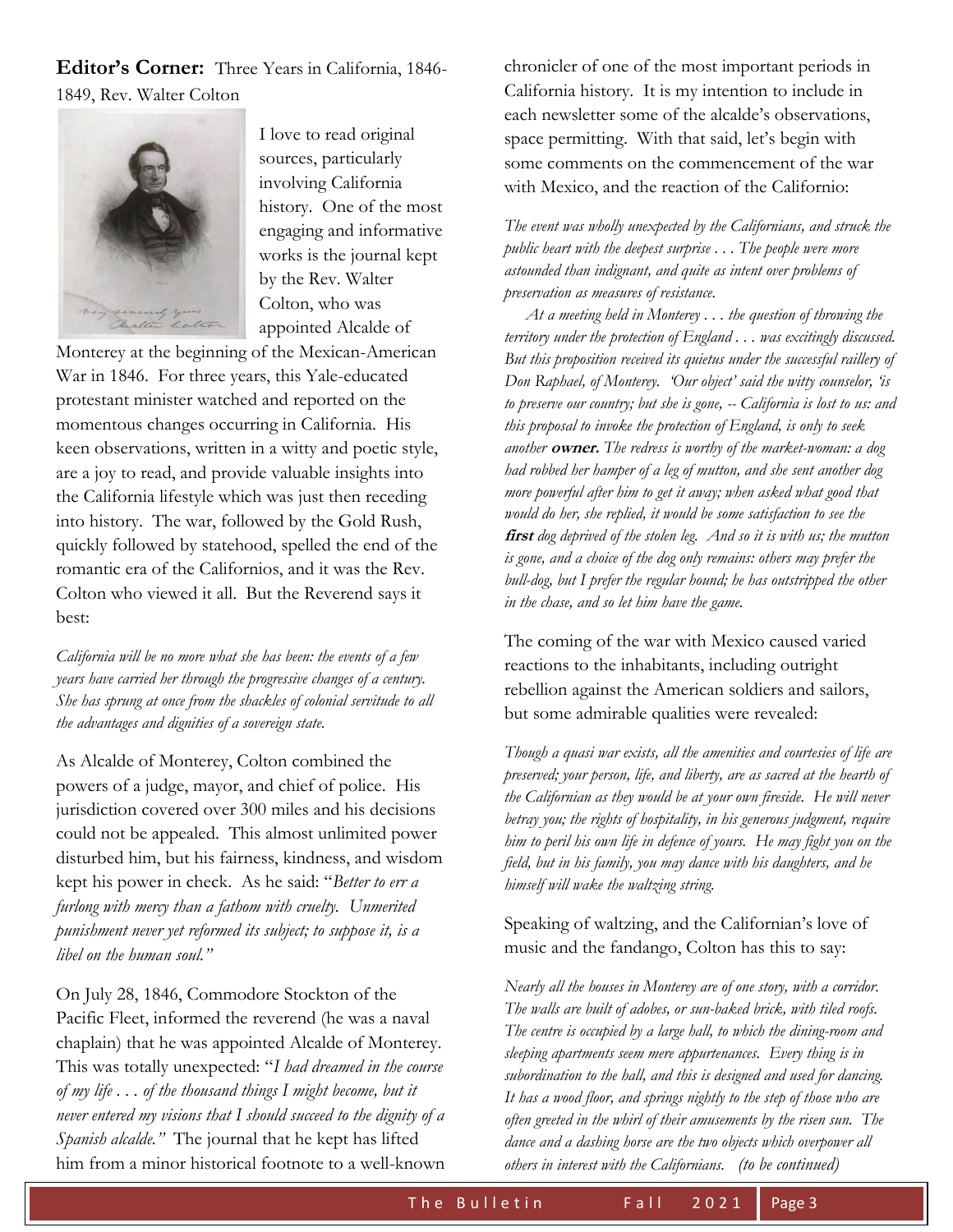# **1862 Election Campaign Reveals Limits to John Swett's Progressive Outlook**

 *John Greitzer* 



While skimming newspaper clippings from the *Contra Costa Gazette* of the early 1860s in our archives, I came across a column from 1862 supporting John

John Swett

Swett for election as state superintendent of education. The column referred to a racial controversy concerning Swett and defended Swett from the accusations.

This led me to further research this incident in our other collections at the History Center.

Swett, a schoolteacher in San Francisco, won the 1862 state superintendent election handily and went on to greatly improve the state's young public school system during his five years in office. However, Swett was dealing within the constraint of racial inequality among school children that existed at the time and he chose not to push those boundaries.

During Swett's campaign, in August 1862, critics accused him of allowing "Negro" children into the Rincon Grammar School in San Francisco where he was a teacher (admitting non-white children into white schools was illegal at the time). His chief opponent for state school superintendent, Reverend O.P. Fitzgerald, distributed fliers throughout the state depicting African American children in a classroom with white children, implying that Swett was an abolitionist and would integrate California's schools. This campaign was aimed at the significant contingent of Confederate sympathizers in California's population.

Swett wrote a response in his own defense and had it published in some newspapers in September 1862. Summarized in the *Contra Costa Gazette* article, his

response was that it was another teacher who had allowed the two African American girls into the school, not him. When he saw the two girls in class, he persuaded the head of the school to expel them. The *Gazette* declared: "Mr. Swett is not now and has not heretofore been in favor of the admission of black children into the same public schools as white children." In the *Stockton Independent* of September 1, 1862, Swett wrote that "No one but a fool would advocate the mixture of whites and blacks in school, and none but idiots will believe the charges." The campaign tactic against Swett failed, and he won the 1862 election with 58 percent of the vote. He won the vote on the strength of his growing reputation throughout the state as an effective educator, and strong support from teachers and school officials.

Swett made his reputation by fiercely lobbying the Legislature for more funding for public education (including the state's first school tax), opening up more educational programs for girls and night school for adults, setting up ongoing training programs for teachers and raising their salaries, and getting schools built in every county. Legislators sometimes remarked how combative and persuasive Swett could be on these issues. His passion and commitment evidently didn't extend to integrating schools, something that was not legally required until well into the  $20<sup>th</sup>$  century.

He had visited schools for African American children in southern California – the public schools were separated by race at the time -- and wrote about how poorly these schools were equipped, but did not advocate for integration in public schools.

Swett bought a ranch in Alhambra Valley near Martinez in 1881 at the urging of his friend John Muir, and eventually retired there after his career was over. He died at the home in 1913.

The racial controversy and Swett's response to it serve as yet another reminder that some of our most admired historical figures had faults and limitations that are less well known than their successes.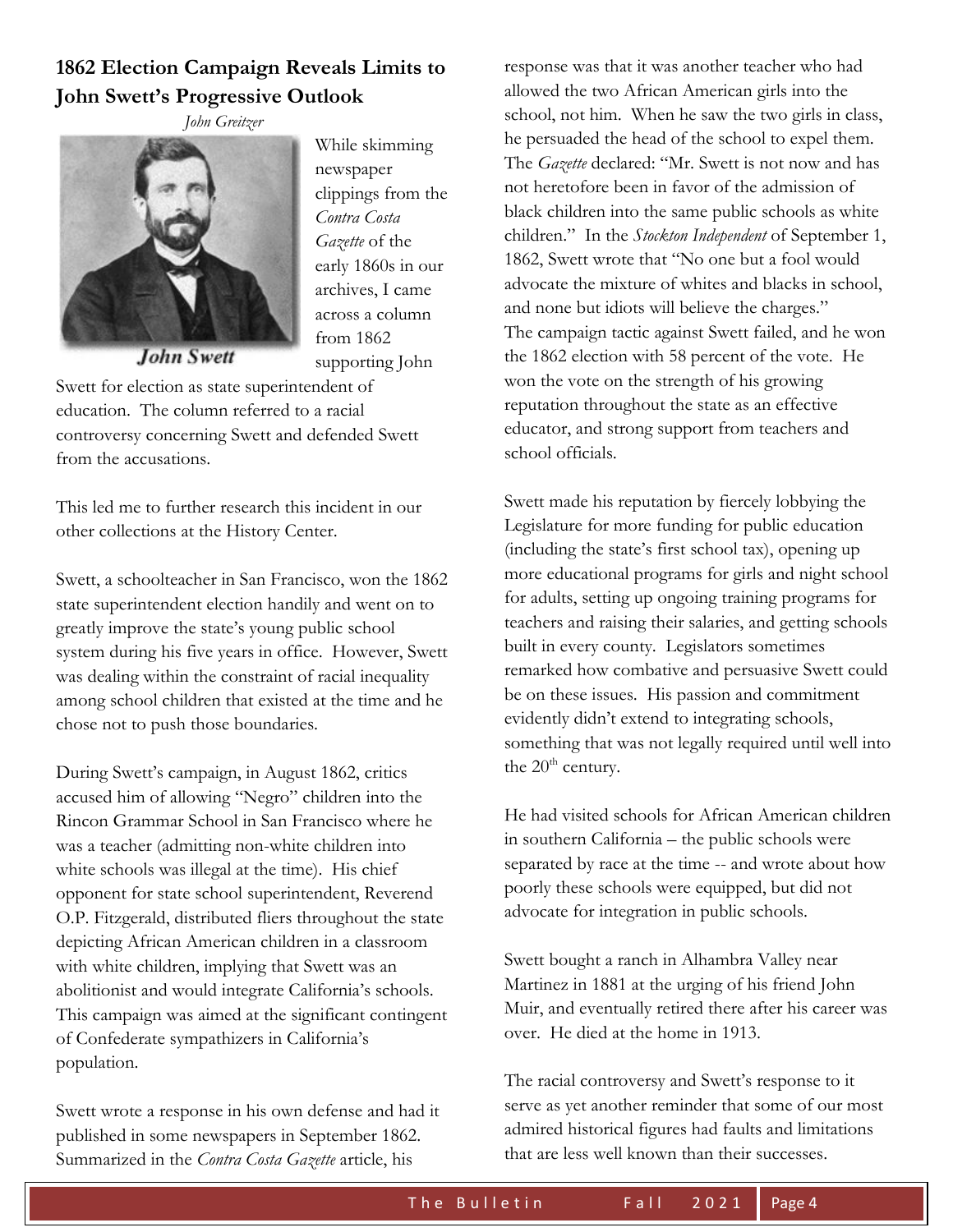Note: Aside from the *Stockton Independent* quotation, all of the information in this article is from our archives at the History Center. Specific sources: *Contra Costa Gazette* Newspaper Clippings 1862-64, in the Dorothy L. Mutnick Special Collection; Obituary Files, John Swett; Biography Files, John Swett; and two books in our library: John Swett: The Biography of an Educational Pioneer by William G. Carr, PhD, and John Swett: California's Frontier Schoolmaster by Nicholas C. Polos.

**Editor's Note:** *The use of original, primary sources is the bedrock of good history. The CCCHS History Center is the largest archive of such sources in the County.*

| <b>CCCHS MEMBERSHIP APPLICATION</b><br>New <u>New</u> Renew Gift                                                                                                                                                                               |  |  |
|------------------------------------------------------------------------------------------------------------------------------------------------------------------------------------------------------------------------------------------------|--|--|
| Date: $\_\_$                                                                                                                                                                                                                                   |  |  |
|                                                                                                                                                                                                                                                |  |  |
|                                                                                                                                                                                                                                                |  |  |
|                                                                                                                                                                                                                                                |  |  |
| $\overline{\mathrm{Zip}}$ Phone                                                                                                                                                                                                                |  |  |
| E-Mail<br>Please check here if you would prefer to receive your<br>newsletter by e-mail-saves money and trees                                                                                                                                  |  |  |
| DUES:                                                                                                                                                                                                                                          |  |  |
| __ Individual \$40 __Couple \$70 __Sponsor \$100                                                                                                                                                                                               |  |  |
| Patron \$200<br>Corporate \$500                                                                                                                                                                                                                |  |  |
| Benefactor \$1000<br>___ Student \$20                                                                                                                                                                                                          |  |  |
| Your membership renewal date can be determined by checking<br>the address label on this newsletter. If you receive your<br>newsletter via e-mail please call the History Center at: 925-<br>229-1042, or e-mail info@cocohistory.org to renew. |  |  |
| Please consider CCCHS in your estate planning. It is<br>simple, and any gift is tax deductible. We have a                                                                                                                                      |  |  |

**simple, and any gift is tax deductible. We have a Schwab account that makes it easier for members and others to donate shares of stock to the Society, a good way to make a year-end or other contribution.**

#### **Want to get more involved?**

The Contra Costa County Historical Society is looking for a few good men or women to join our Board of Directors, or to join our band of dedicated volunteers. We are particularly in need of someone with technical computer skills to help us out with our computer network and website. Other than the monthly board meeting, the time you donate is pretty much up to you. So if you love local history and want to be a creative member of the largest historical archive in the County, give us a call, at 925-229-1042, or email our Executive Director, Michael McCarron, at: [<director@cocohistory.org>](mailto:%3cdirector@cocohistory.org%3e)

#### **Steve Weir Honored**



Contra Costa County recently named their new Clerk-Recorder-Elections building in honor of Stephen L. Weir. Steve was the Clerk-Recorder-Elections Officer for 23 years until his retirement 8 years ago. His prior community leadership included 9 years on the Concord City Council, preceded as a Director of Contra Costa Water District.

Eleven years ago Steve was appointed a member of the Advisory Board of the County Historical Society, where he continues to serve.

*Thanks to 2nd vice-president and former board president, John Burgh, for passing along this information regarding an important and well-known member of our local community. Editor*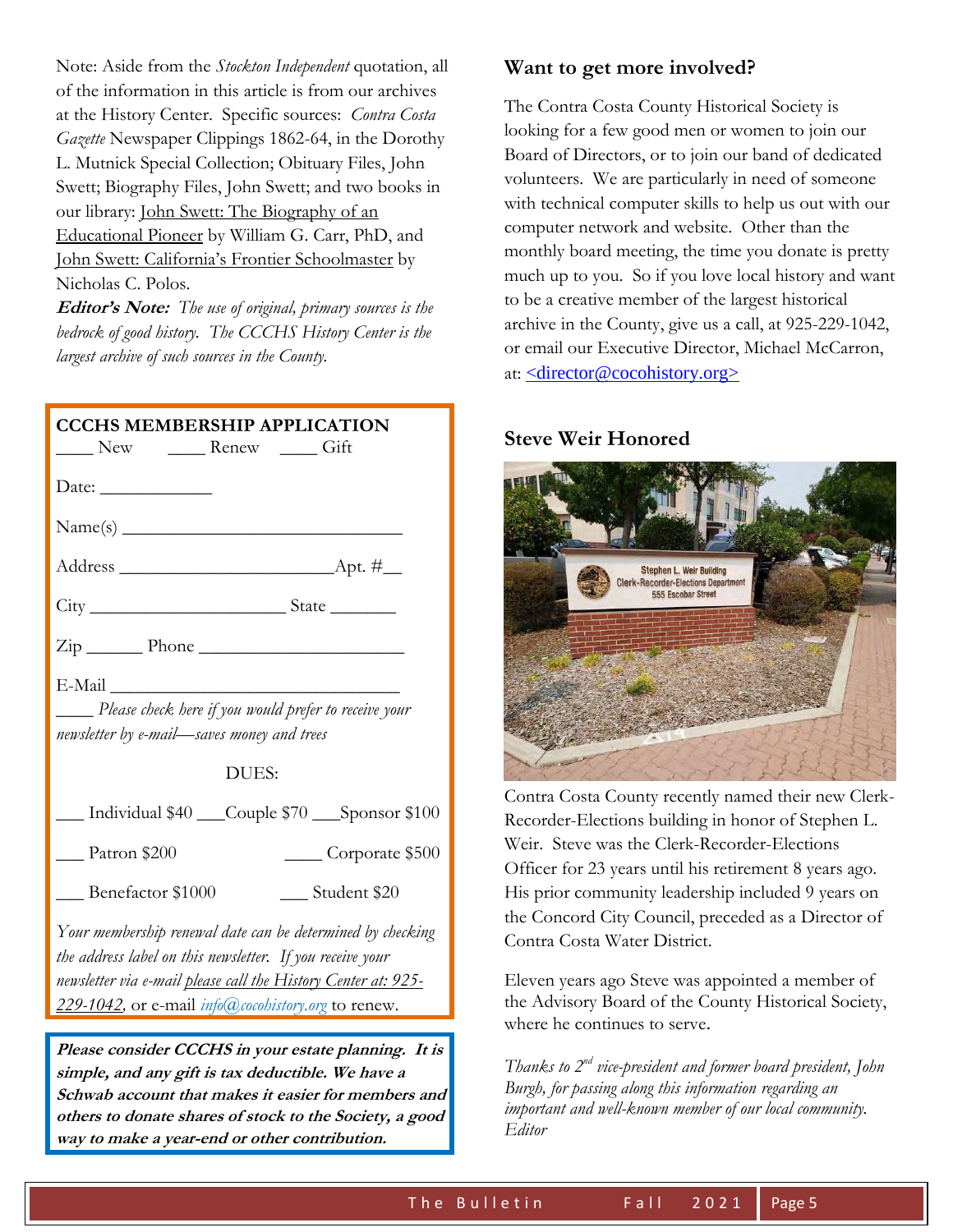

**Ballot 2021** 

### **Contra Costa County Historical Society Board of Directors**

 The following candidates are offered for re-election to the Board of Directors. Elected candidates will serve a 3 year term beginning January 1, 2022.

(Vote for up to three)

Write-ins

 Place Stamp Here ֺ

John Mercurio (incumbent)

Lisa Gorrell (incumbent)

Tara Weber (incumbent)

*Your Signature* Printed Name

**Please fold this ballot in thirds with the mailing address of the History Center showing.** 

 $\overline{\phantom{a}}$  , and the contribution of the contribution of the contribution of the contribution of the contribution of the contribution of the contribution of the contribution of the contribution of the contribution of the

**Tape seam, affix stamp, and mail before November 30, 2021.** 

 **If you receive your Bulletin electronically, please print out ballot and follow the instructions above. Thank You!**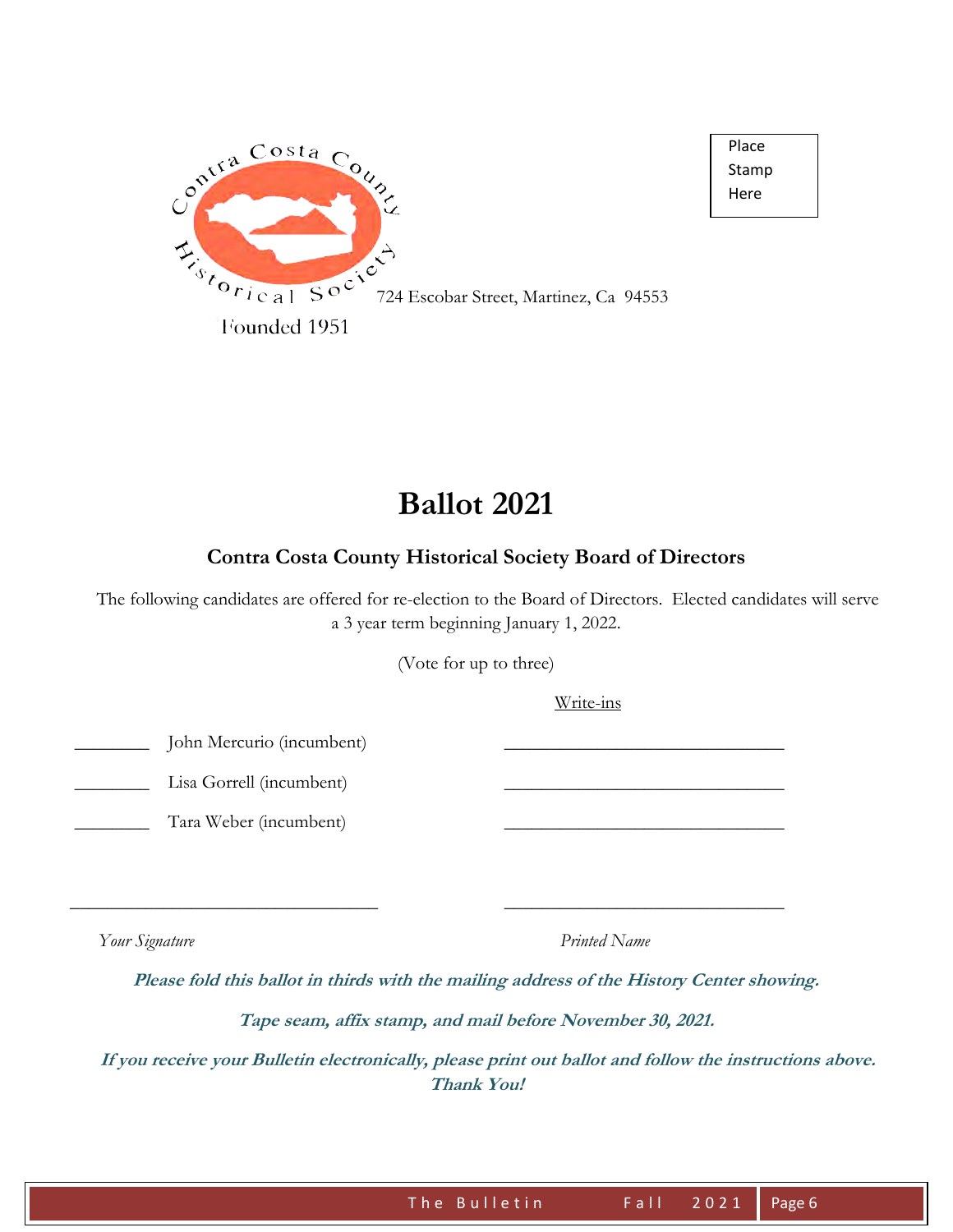

#### **From the President**

A Blessing is a curse then a blessing again.

More than a year ago, we heard that the county library system was divesting itself

of some special books and other material such as clipping files. These books were kept in the vault for reference use only and are rare and/or very old. All covered some aspect of California history and culture. Our former executive director, Priscilla Couden worked patiently with the library staff and after many months, the books were delivered to the History Center along with shelving. We considered this a blessing until they arrived and filled up just about every available space in the History Center. Then it seemed like a curse as our dedicated volunteers went through them carefully and realized that hundreds of them are "out of field." That is, their subjects are not directly related to Contra Costa County history. We don't have the luxury to keep them, since we are struggling to accommodate our growing collection of material related to the history of our county.

Part of the arrangement with the county is that we are allowed to divest ourselves of any volumes that we feel we cannot use. Some of them found new homes with our volunteers and other local non-profit groups. In August, we participated in a street fair in downtown Martinez to sell these surplus books. We had cloth bags printed with our logo, sold them for five dollars and the purchasers were allowed to fill them with as many books as they could cram in. One young teacher from a local school bought and filled several bags to help him in a big way to develop lesson plans for his new fourth grade California History class.

Meanwhile, I had an idea that many of the books to be sold were actually quite valuable. So, I picked out a dozen or so and brought them to an old acquaintance in Concord, Lynn Kuehl, owner of Berkshire Books. He found that initial batch intriguing and offered to buy most of them for the going rate he pays anyone dropping in to sell books. With a little guidance from him as to what sells, I made several more trips picking out for him collectible books in good condition.

Some of them have typical retail prices of fifty to one hundred dollars! When all was tallied, the sixty to eighty books that he purchased netted the Contra Costa County Historical Society nearly one thousand dollars. And our books will be offered for resale to potential on-line buyers from all over.

Berkshire Books is located at 3480 Clayton Road. Drop in and visit his shop which sells much more than California History books. And allow some time to chat with him. You will be pleased that you did!

Stay tuned as we work to arrange for new opportunities for our members and the general public to purchase the special books that remain.

*John Mercurio* 

### **From the Executive Director**



Claudine Wong, weekend news anchor, general assignment reporter,

and host of the

podcast "Bay Area People" for KTVU will be the keynote speaker for the Contra Costa County Historical Society's Annual General Membership Meeting



scheduled for Saturday, January 29, 2022 at the Orinda Masonic Center.

A Bay Area native and Contra Costa County resident, Claudine is an Emmy award-winning journalist who has covered major stories from the terrorist attacks on 9/11 to the wildfires of northern California to the impact of COVID-19 on Bay Area communities.

Claudine will share some of her experiences as a reporter covering the major stories of our times and using the context of the area's history to create a comprehensive view of the impact both world and local events have in our daily lives.

*Michael McCarron* 

**Editor's Note:** *Mark your calendar for this very special event scheduled for this coming January. Stay tuned for more details in the months to come.*